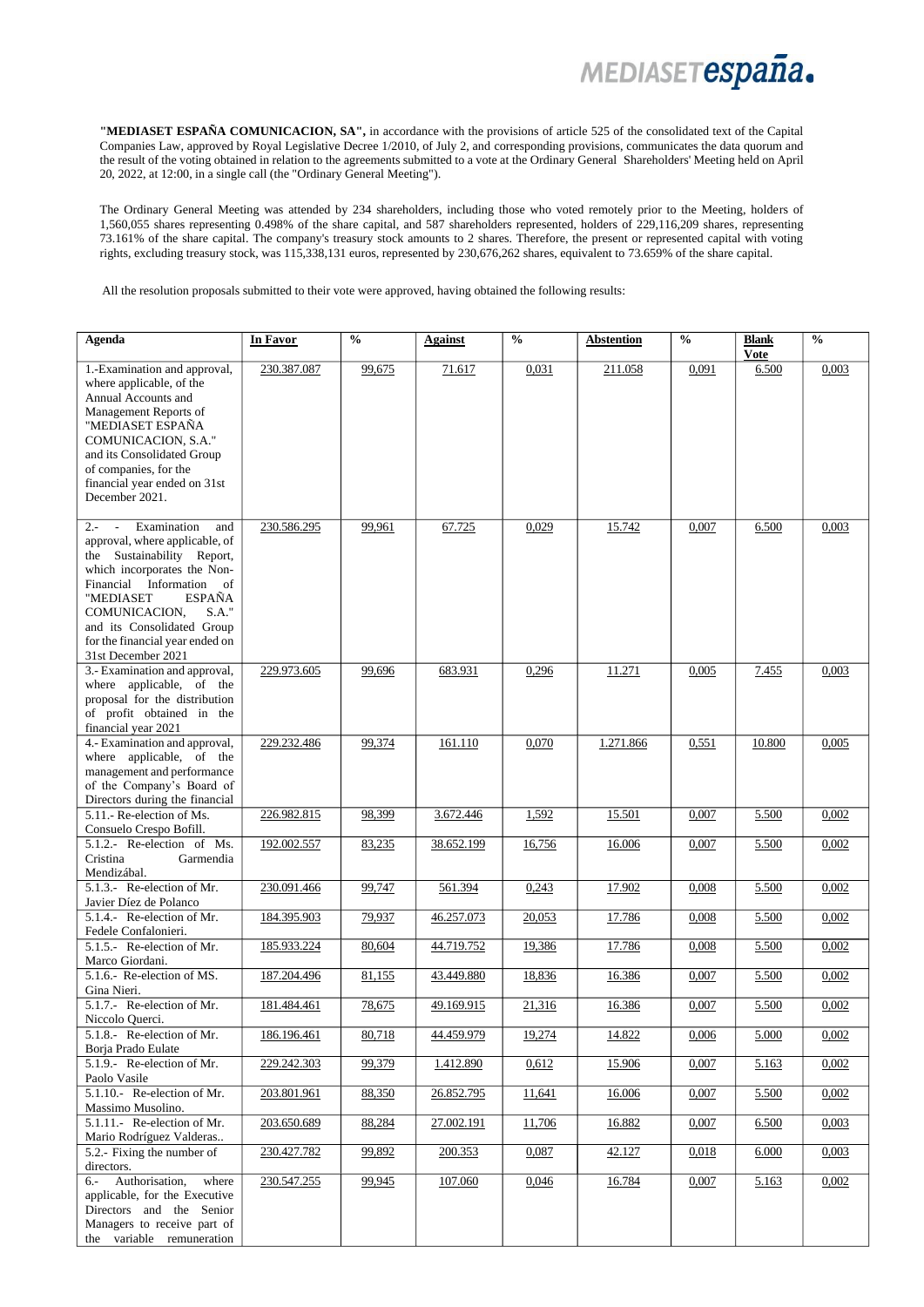| accrued in the financial year<br>2021 in the form of Company<br>shares.                                                                                                                                                                                                                                                                                                                                                                                                                                                                                       |             |        |            |        |         |       |       |       |
|---------------------------------------------------------------------------------------------------------------------------------------------------------------------------------------------------------------------------------------------------------------------------------------------------------------------------------------------------------------------------------------------------------------------------------------------------------------------------------------------------------------------------------------------------------------|-------------|--------|------------|--------|---------|-------|-------|-------|
| 7.- Authorise the Board of<br>Directors, where appropriate,<br>to establish a multi-annual<br>remuneration<br>system<br>for<br>Executive Directors of the<br>Company and Managers of<br>the Group of Companies 2<br>linked to the value of the<br>Company's shares                                                                                                                                                                                                                                                                                            | 195.702.254 | 84,839 | 34.929.567 | 15,142 | 39.441  | 0,017 | 5.000 | 0,002 |
| 8.- Advisory vote on the<br>"2021 Annual Report on<br>Directors' Remuneration" of<br>"MEDIASET<br><b>ESPAÑA</b><br>COMUNICACION, S.A."                                                                                                                                                                                                                                                                                                                                                                                                                        | 185.964.825 | 80,617 | 44.661.188 | 19,361 | 45.249  | 0,020 | 5.000 | 0,002 |
| 9.- Examination and approval,<br>where appropriate, of the<br>Directors'<br>Remuneration<br>Policy<br>"MEDIASET<br>of<br><b>ESPAÑA</b><br>COMUNICACION, S.A. for                                                                                                                                                                                                                                                                                                                                                                                              | 186.409.997 | 80,810 | 44.139.004 | 19,135 | 122.261 | 0,053 | 5.000 | 0,002 |
| 10.1.- Amendment of<br>Article 4 ("Registered<br>office") in Title One<br>(IDENTIFICATION OF<br>THE COMPANY) of the<br>Articles of Association.                                                                                                                                                                                                                                                                                                                                                                                                               | 229.977.407 | 99,697 | 652.549    | 0,283  | 39.828  | 0,017 | 6.478 | 0,003 |
| $10.2 -$<br>Amendment<br>of<br>articles 6 ("Representation<br>of shares") and 13 ("Pre-<br>emptive rights and their<br>elimination") in Title Two<br>(THE SHARE CAPITAL<br>AND SHARES) of the<br>Articles of Association.                                                                                                                                                                                                                                                                                                                                     | 229.980.338 | 99,698 | 648.147    | 0,281  | 41.299  | 0,018 | 6.478 | 0,003 |
| 10.3.- Amendment of articles<br>16 ("Issue of bonds") and 17<br>("Convertible<br>and<br>exchangeable bonds") in Title<br>Three<br>(BONDS)<br><b>AND</b><br>OTHER SECURITIES) of the<br>Articles of Association.                                                                                                                                                                                                                                                                                                                                               | 230.552.385 | 99,946 | 76.406     | 0,033  | 40.993  | 0,018 | 6.478 | 0,003 |
| 10.4.- Amendment of article<br>("Distribution<br>19<br>of<br>responsibilities") in Chapter<br>One (BODIES OF<br>THE<br>Title<br>Four<br>COMPANY),<br>(GOVERNANCE<br>AND<br>OF<br><b>ADMINISTRATION</b><br>THE COMPANY) of the<br>Articles of Association and<br>articles 26 ("Right to attend"),<br>27 ("Representation"), 28<br>("General Meeting Board") 31<br>("Right to information"), and<br>33 ("Remote voting"), in<br>Chapter Two (GENERAL<br>MEETINGS),<br>Title<br>Four<br>(GOVERNANCE<br>AND<br><b>ADMINISTRATION</b><br>OF<br>THE COMPANY) of the | 230.563.272 | 99,950 | 68.171     | 0,030  | 38.341  | 0,017 | 6.478 | 0,003 |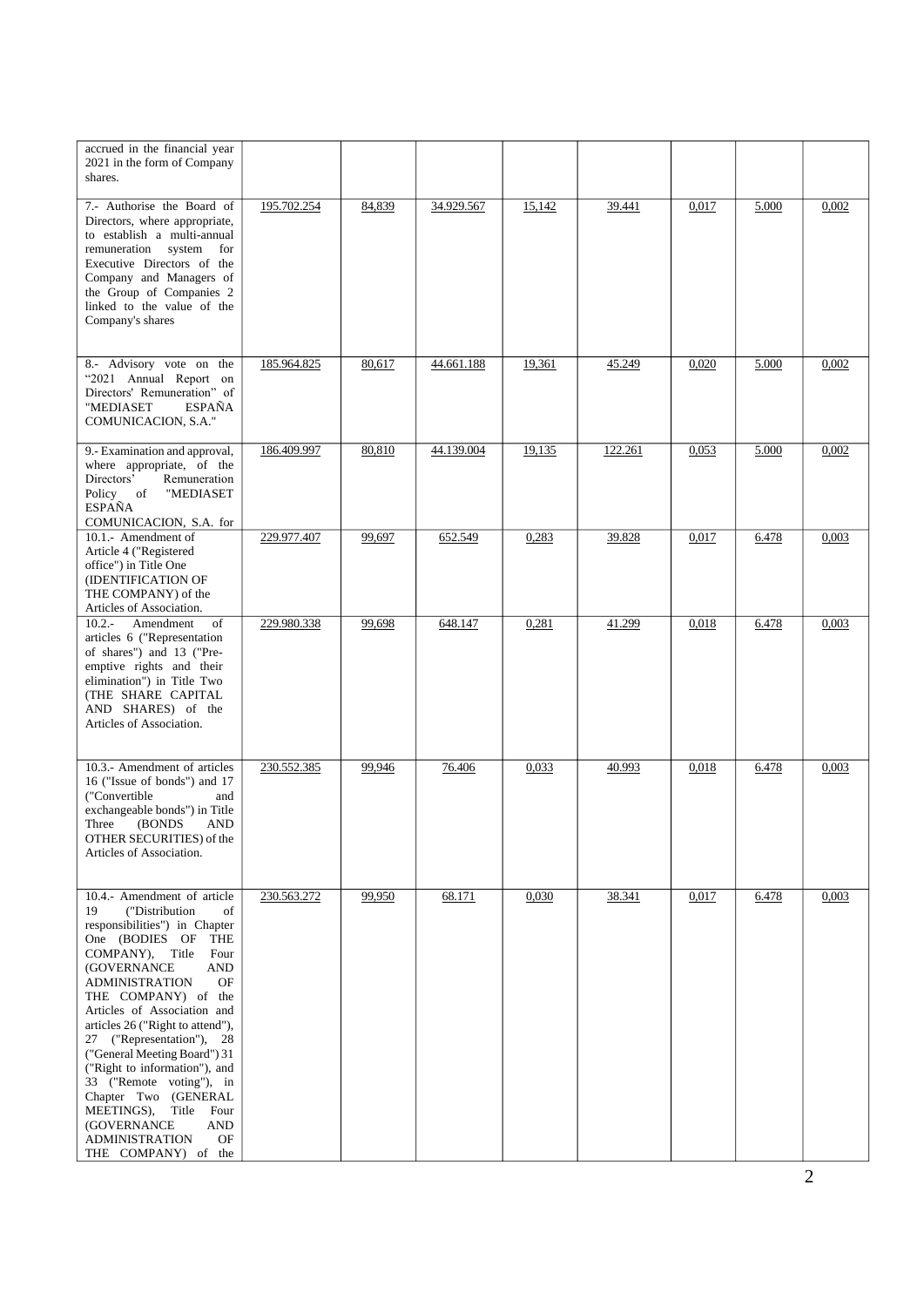| THE COMPANY) of the<br>Articles of Association.                                                                                                                                                                                                                                                                                                                                                                                                                                                                                                                                                                                                                                                                                                                                                                                                                                                                                                                                                                                                |             |        |        |       |        |       |       |       |
|------------------------------------------------------------------------------------------------------------------------------------------------------------------------------------------------------------------------------------------------------------------------------------------------------------------------------------------------------------------------------------------------------------------------------------------------------------------------------------------------------------------------------------------------------------------------------------------------------------------------------------------------------------------------------------------------------------------------------------------------------------------------------------------------------------------------------------------------------------------------------------------------------------------------------------------------------------------------------------------------------------------------------------------------|-------------|--------|--------|-------|--------|-------|-------|-------|
| 10.5.- Amendment of articles<br>36 ("Board of Directors<br>Regulations"),<br>37<br>("Administrative<br>and<br>supervisory powers") and 43<br>("Convening of the Board of<br>Directors"), in Chapter Three<br>(OF THE BOARD<br>OF<br>DIRECTORS). Title Four<br>(GOVERNANCE<br>AND<br><b>ADMINISTRATION</b><br>OF<br>THE COMPANY) of the<br>Association;<br>Articles<br>of<br>Articles 50 ("Audit and<br>Compliance Committee") and<br>("Appointments<br>51<br>and<br>Remuneration Committee")<br>Chapter<br>in<br>Four<br>(DELEGATED<br>AND<br>ADVISORY BODIES), Title<br>Four (GOVERNANCE AND<br><b>ADMINISTRATION</b><br>OF<br>THE COMPANY) of the<br>Articles of Association; and<br>articles 52 ("General duties of<br>Directors"), 54 ("Term of<br>office of Directors"), 55<br>("Removal of Directors") and<br>56<br>("Directors"<br>Remuneration") in Chapter<br>DIRECTORS'<br>Five<br>$\epsilon$<br>ARTICLES),<br>Title<br>Four<br>(GOVERNANCE<br>AND<br>OF<br><b>ADMINISTRATION</b><br>THE COMPANY) of the<br>Articles of Association. | 230.553.340 | 99,947 | 69.615 | 0,030 | 46.829 | 0,020 | 6.478 | 0,003 |
| 10.6.- Amendment of<br>articles 57 ("Annual<br>Corporate Governance<br>Report") and 58 ("Website")<br>in Title Five (CORPORATE<br>GOVERNANCE REPORT<br>AND WEBSITE) of the<br>Articles of Association.                                                                                                                                                                                                                                                                                                                                                                                                                                                                                                                                                                                                                                                                                                                                                                                                                                         | 230.555.763 | 99,948 | 69.705 | 0,030 | 44.316 | 0,019 | 6.478 | 0,003 |
| 10.7.- Amendment of articles<br>60 ("Preparation of annual<br>accounts") and 63 ("Filing the<br>approved annual accounts") in<br>Title Six (FISCAL YEAR<br><b>AND</b><br><b>FINANCIAL</b><br>STATEMENTS).                                                                                                                                                                                                                                                                                                                                                                                                                                                                                                                                                                                                                                                                                                                                                                                                                                      | 230.554.363 | 99,947 | 77.500 | 0,034 | 37.921 | 0,016 | 6.478 | 0,003 |
| 10.8.- Approval of a revised<br>text of the Company's Articles<br>of Association incorporating<br>all the proposed amendments.                                                                                                                                                                                                                                                                                                                                                                                                                                                                                                                                                                                                                                                                                                                                                                                                                                                                                                                 | 230.562.156 | 99,951 | 70.167 | 0,030 | 37.461 | 0,016 | 6.478 | 0,003 |
| Amendment of<br>$11.1 -$<br>article 7 ("Powers") in Title II<br>(POWERS AND TYPES OF<br>MEETINGS) of the General<br>Shareholders' Meeting                                                                                                                                                                                                                                                                                                                                                                                                                                                                                                                                                                                                                                                                                                                                                                                                                                                                                                      | 230.552.397 | 99,946 | 67.047 | 0,029 | 48.013 | 0,021 | 8.805 | 0,004 |